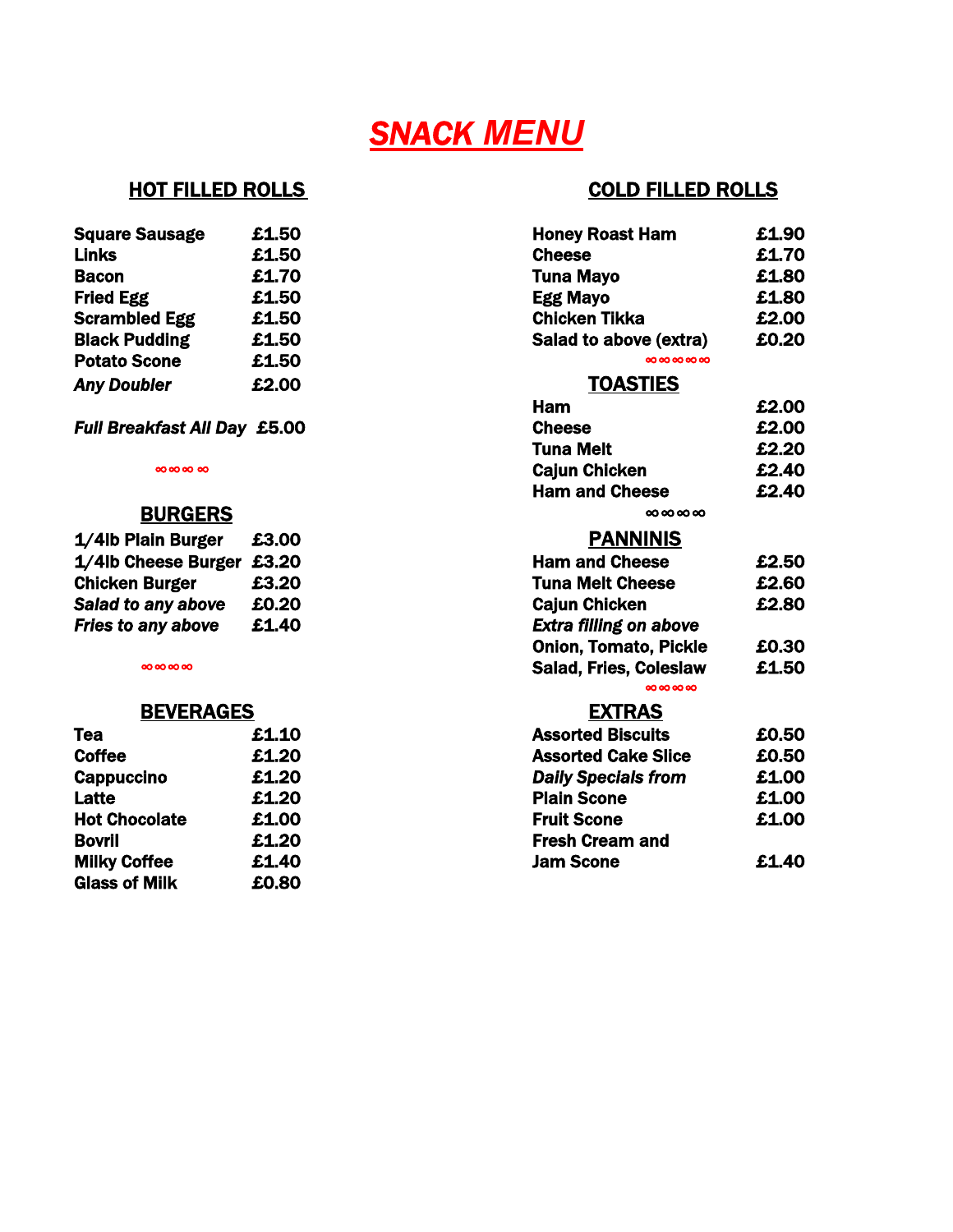## **MAIN MENU**

#### **STARTERS**

| <b>Homemade Soup and Crusty Bread</b>  | £1.50 |
|----------------------------------------|-------|
| Deep Fried Potato Wedges - Salad / Dip | £2.40 |
| Vegetable Pakora – Salad / Dip         | £2.50 |

∞∞∞∞∞

#### MAIN COURSES *(Served with Salad / Fries / Potatoes and Vegetables)*

| <b>Deep Fried Haddock Fillet</b> | £5.50 |
|----------------------------------|-------|
| <b>Homemade Steak Pie</b>        | £5.80 |
| <b>Homemade Mince Pie</b>        | £5.60 |
| <b>Macaroni Cheese</b>           | £4.00 |
| <b>Deep Fried Scampi</b>         | £5.80 |
| <b>Ham Salad</b>                 | £5.00 |
| <b>Cajun Chicken Salad</b>       | £5.40 |
| Scotch Pie / Chips / Beans       | £3.00 |

∞∞∞∞∞

#### SIDE ORDERS BAKED POTATOES

| <b>Fries</b>              | £1.60 | <b>Tuna Mayo</b>             | £4.50 |
|---------------------------|-------|------------------------------|-------|
| Onion Rings (8)           | £1.40 | <b>Cheese</b>                | £4.20 |
| Garlic Bread (2)          | £1.40 | <b>Chilli Beef</b>           | £4.50 |
| Curry Sauce / Gravy £0.80 |       | <b>Beans</b>                 | £3.60 |
|                           |       | Served with Salad / Coleslaw |       |

∞∞∞∞∞

#### DESSERTS

Sticky Toffee Pudding and Ice Cream  $£2.00$ Caramel Flan and Ice Cream **E2.00** Chocolate Fudge Cake and Ice Cream £2.20 Assorted Ice Cream **2008** 2008 2014 2022 2023

*Ask for the Special of the Day*